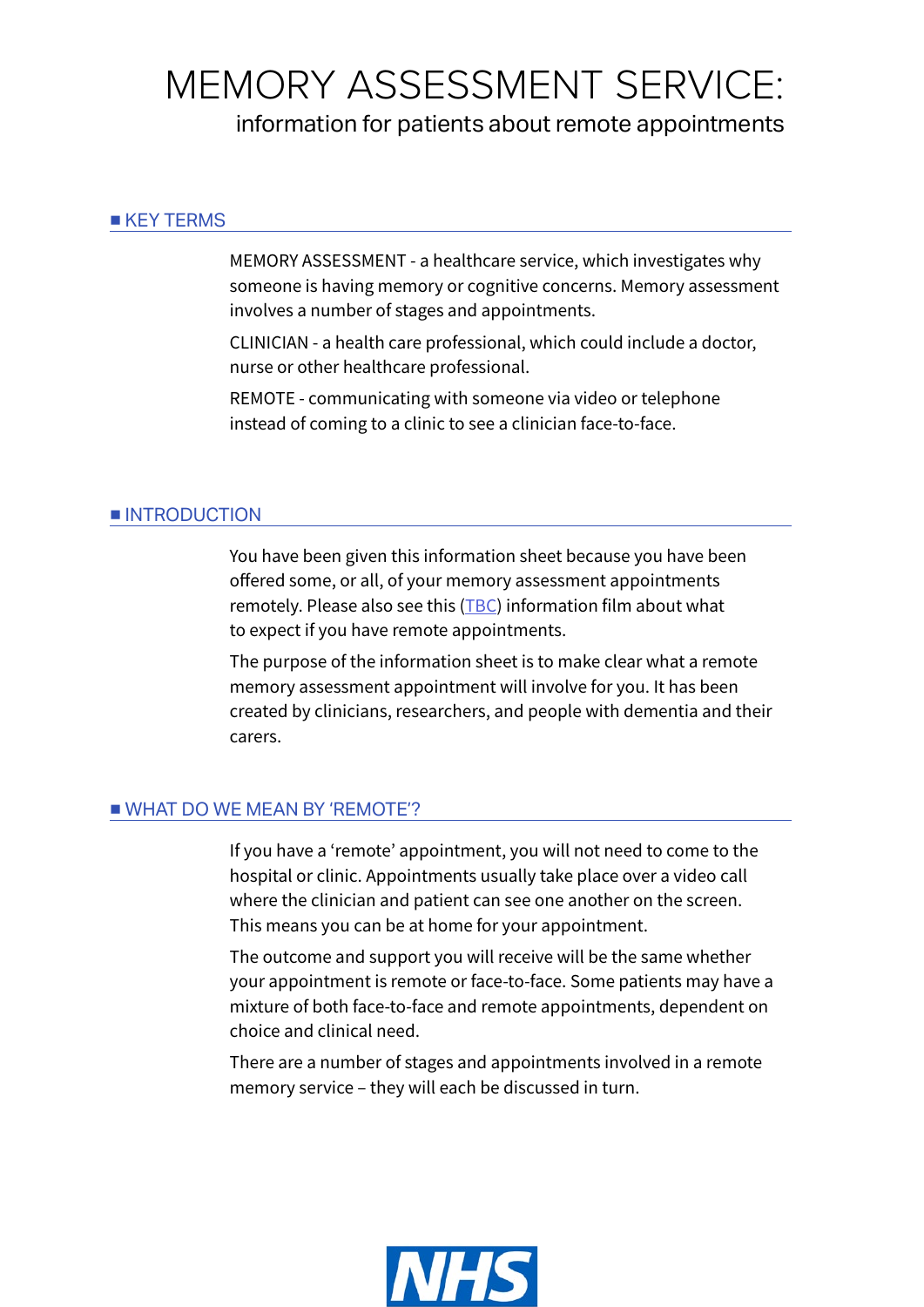# **When you have been referred to the memory assessment service a clinician will get in touch with you to find out:**

- Whether you would prefer face-to-face or remote appointments.
- Whether you have access to a computer, laptop or tablet and internet access.
- Whether you have somebody close to you who is able to attend the appointment with you (which we recommend).

## **If a remote memory assessment appointment is suitable for you, the memory service will:**

- Check that you have seen the film about remote appointments. (http://bit.ly/RMAS-video)
- Send questionnaires for you, and for someone who knows you well, to complete. These will include questions about your memory concerns, the impact on your daily activities and your general well-being.

## ■ PREPARING FOR YOUR APPOINTMENT

## **It is a good idea to prepare for your appointment.**

- Before each appointment you will be sent a new internet link so that you can join the video call.
- You will need to use a device with a large screen (9 inches/23 cm) or larger like a computer, laptop, or tablet for your remote appointments.
- It is a good idea to practice using the technology beforehand if possible.
- If somebody needs to help you with technology, please think about whether you would want them to stay throughout the appointment.

# ■ ON THE DAY OF YOUR APPOINTMENT

## **You will need:**

- Pen and paper.
- Glasses or hearing aid (if needed).
- Telephone close to hand (fully charged).
- We also recommend you sit in a quiet room with good lighting.
- Please ensure the camera is pointing at your face and you are sitting comfortably.

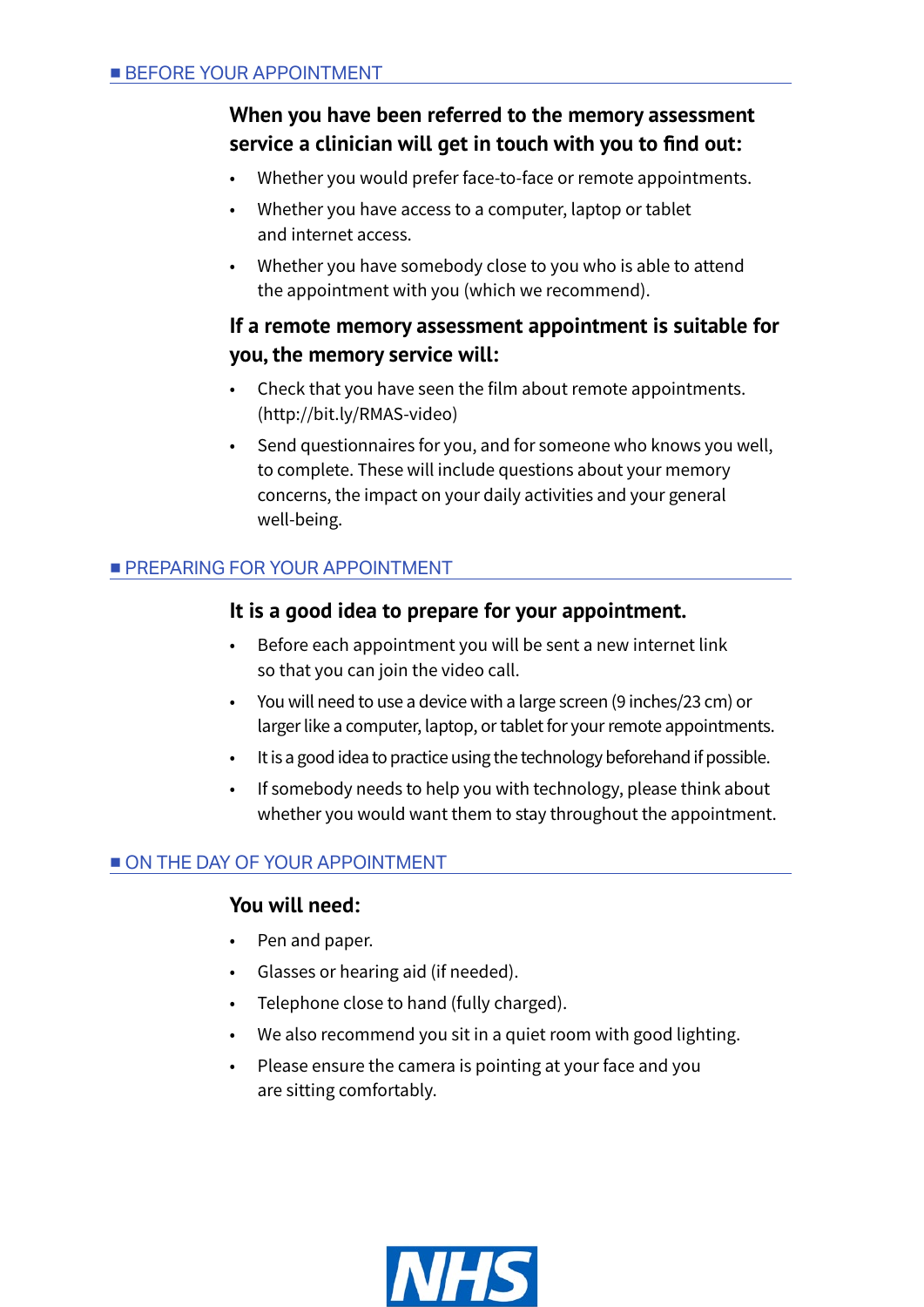## **At each appointment the clinician will:**

- Ensure that you are comfortable and that the technology is working well (to check you can hear and see each other clearly).
- Ensure that your confidentiality and privacy are respected, including asking about who is in the room with you.
- Provide a back-up plan if there are connection problems during the video call.

#### ■ DURING YOUR REMOTE MEMORY ASSESSMENT APPOINTMENT

Log on to your appointment through the website link you will have been sent in an email. You will need to follow the instructions in the email to access your appointment.

#### **Please do not worry if there are any problems or if it doesn't work straight away.**

If you are running late or having technology issues, please keep your phone close by, as the clinician will call your mobile or landline number. **You do not need to ring the service yourself.**

## **During the memory assessment the clinician will:**

- ask about your memory or cognitive problems and do a memory assessment. This may involve recalling information, doing some mathematics or drawing some day to day items; and
- discuss whether you might need a scan, which would be arranged at the clinic if required.

## **■ DURING YOUR DIAGNOSTIC APPOINTMENT**

The purpose of this appointment is to complete your memory assessment and to discuss your results.

The clinician will:

- discuss the results of your assessment with you and any next steps that might be necessary; for example further tests, support or medication.
- answer any questions you might have.

If you are given a diagnosis of dementia, you will be provided with details of a local dementia support service. This is a service that provides information and guidance to people with dementia and their carers.

After the appointment, the clinician will send you a summary of your discussion, and details of the local dementia support service.